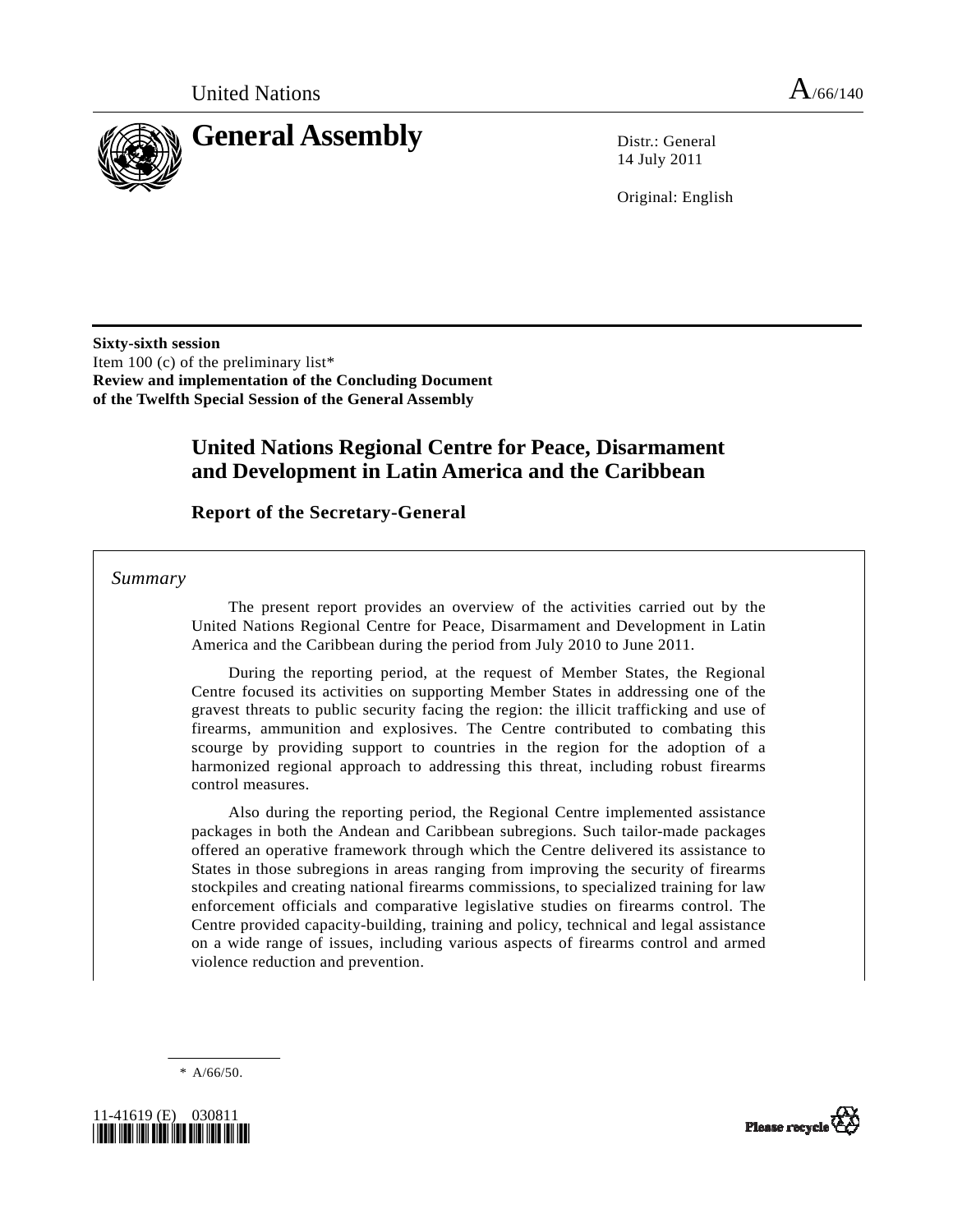The Regional Centre promoted the Secretary-General's five-point proposal on nuclear disarmament by assisting Member States in organizing conferences and workshops to discuss concrete actions towards a nuclear-weapon-free world and by providing expertise on capacity-building for State entities through training on the implementation of Security Council resolution 1540 (2004) in the region.

 Moreover, during the reporting period, the Regional Centre consolidated its staffing through both regular budget and extrabudgetary resources. However, the Centre still depends on extrabudgetary resources to maintain and implement all its programmes. The Secretary-General wishes to express his gratitude to those Member States and other partners that supported the Centre's operation and programmes with financial and in-kind contributions, and calls upon those in a position to do so to make voluntary contributions to the Centre.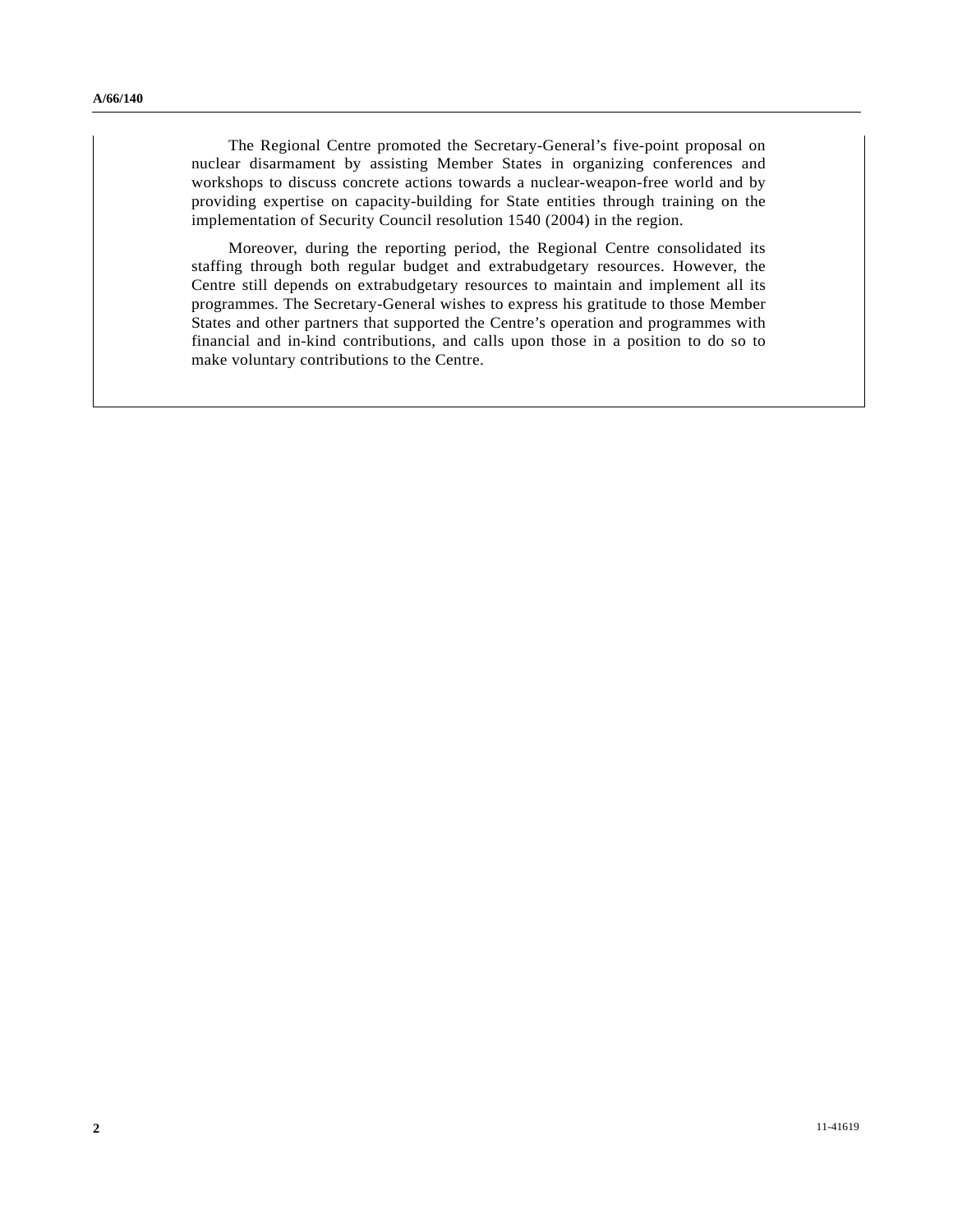# Contents

| II.  |           |    |                                                                |  |
|------|-----------|----|----------------------------------------------------------------|--|
| III. |           |    |                                                                |  |
|      | А.        |    |                                                                |  |
|      |           | 1. |                                                                |  |
|      |           | 2. |                                                                |  |
|      |           |    | (a)                                                            |  |
|      |           |    | (b)                                                            |  |
|      |           | 3. |                                                                |  |
|      |           |    | (a)                                                            |  |
|      |           |    | (b)                                                            |  |
|      |           |    | (c)                                                            |  |
|      |           |    | (d)                                                            |  |
|      |           |    | (e)                                                            |  |
|      |           |    | (f)                                                            |  |
|      |           | 4. |                                                                |  |
|      |           |    | (a)                                                            |  |
|      |           |    | (b)                                                            |  |
|      |           |    | (c)                                                            |  |
|      |           |    | (d)                                                            |  |
|      |           | 5. |                                                                |  |
|      |           |    | (a)                                                            |  |
|      |           |    | Programme of Action on Small Arms and Arms Trade Treaty<br>(b) |  |
|      | Β.        |    |                                                                |  |
|      |           |    |                                                                |  |
|      | А.        |    |                                                                |  |
|      | <b>B.</b> |    |                                                                |  |
| V.   |           |    |                                                                |  |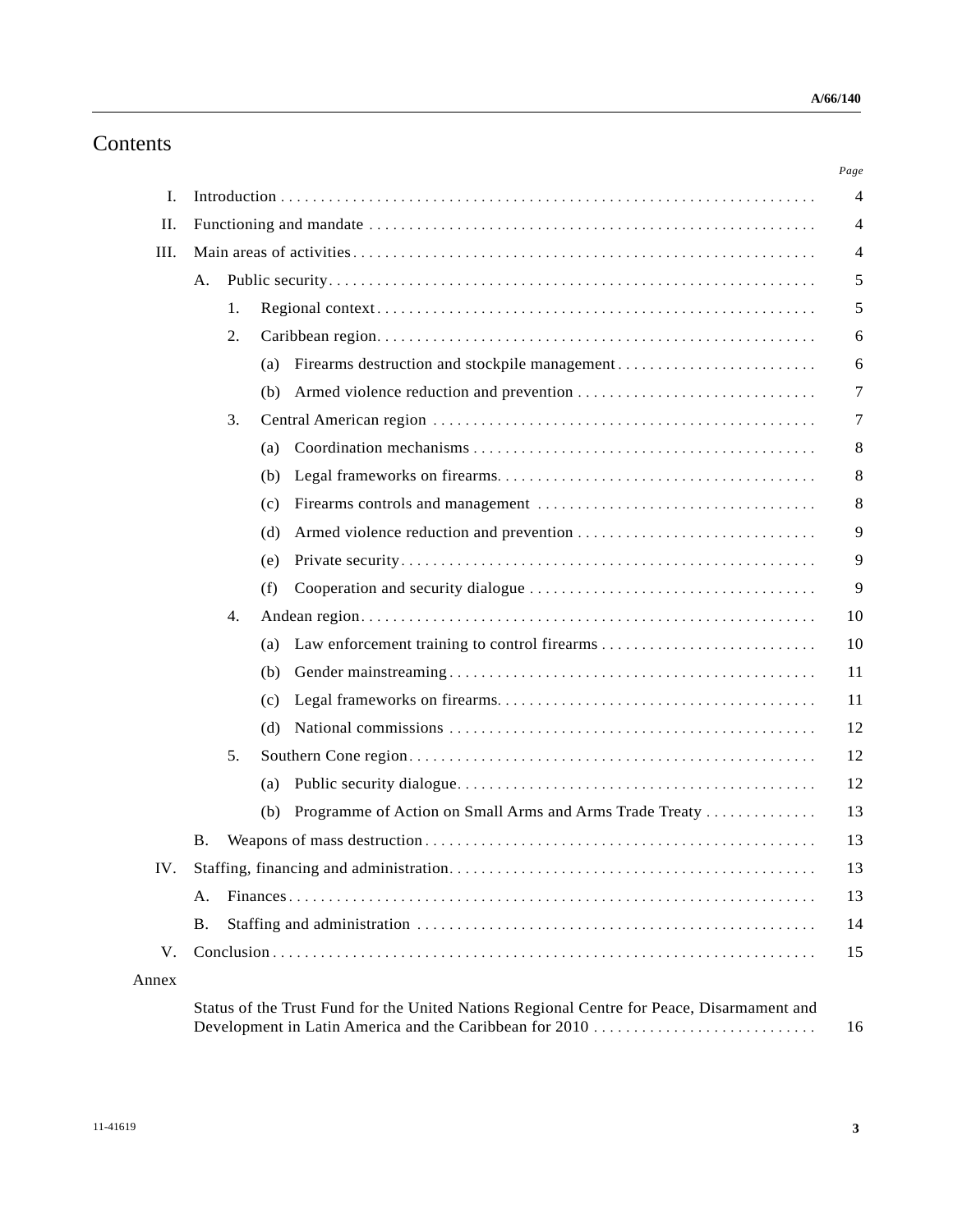**A/66/140** 

### **I. Introduction**

1. In its resolution 65/79, the General Assembly reiterated its strong support for the role of the United Nations Regional Centre for Peace, Disarmament and Development in Latin America and the Caribbean in the promotion of United Nations activities at the regional and subregional levels to strengthen peace, disarmament, stability, security and development in the region. The Assembly also encouraged the Centre to further develop activities in all countries of the region in the important areas of peace, disarmament and development, and requested the Secretary-General to report to the Assembly at its sixty-sixth session on the implementation of the resolution.

2. The present report is submitted in compliance with that request and covers the activities of the Regional Centre from July 2010 to June 2011. A financial statement on the status of the Trust Fund for the Regional Centre for 2010 is contained in the annex to the report.

### **II. Functioning and mandate**

3. The United Nations Regional Centre for Peace, Disarmament and Development in Latin America and the Caribbean, located in Lima, was established in 1987, pursuant to General Assembly resolution 41/60 J. It is part of the Regional Disarmament Branch of the United Nations Office for Disarmament Affairs. The Centre is mandated to provide, upon request, substantive support for the initiatives and other activities of the Member States in the region for the implementation of measures for peace and disarmament, and for the promotion of economic and social development.

## **III. Main areas of activities**

4. The Regional Centre provides capacity-building and training, as well as technical, legal and policy assistance to States in the region with a view to achieving sustainable peace and security.

5. The activities of the Regional Centre increased significantly during the reporting period owing to an increase in requests both for assistance by Member States in the region and for collaboration from international and subregional partners. The Centre has been recognized by its partners for its expertise and knowledge on a wide array of topics, ranging from the non-proliferation of weapons of mass destruction to citizen security in the Americas. It focused its activities on supporting, through capacity-building and training, as well as technical and legal assistance, States in the region to combat the illicit trafficking in firearms, ammunition and explosives. The Centre also engaged in outreach and advocacy activities on disarmament, arms control and non-proliferation. Building on its experience and expertise in these areas, the Centre developed a series of subregional assistance packages that aim at providing a comprehensive response to arms control challenges faced by Member States in the region in accordance with their practical needs.

6. The Regional Centre continued to deliver its Inter-Institutional Course on Combating Illicit Firearms Trafficking (IITC), which was given a best practice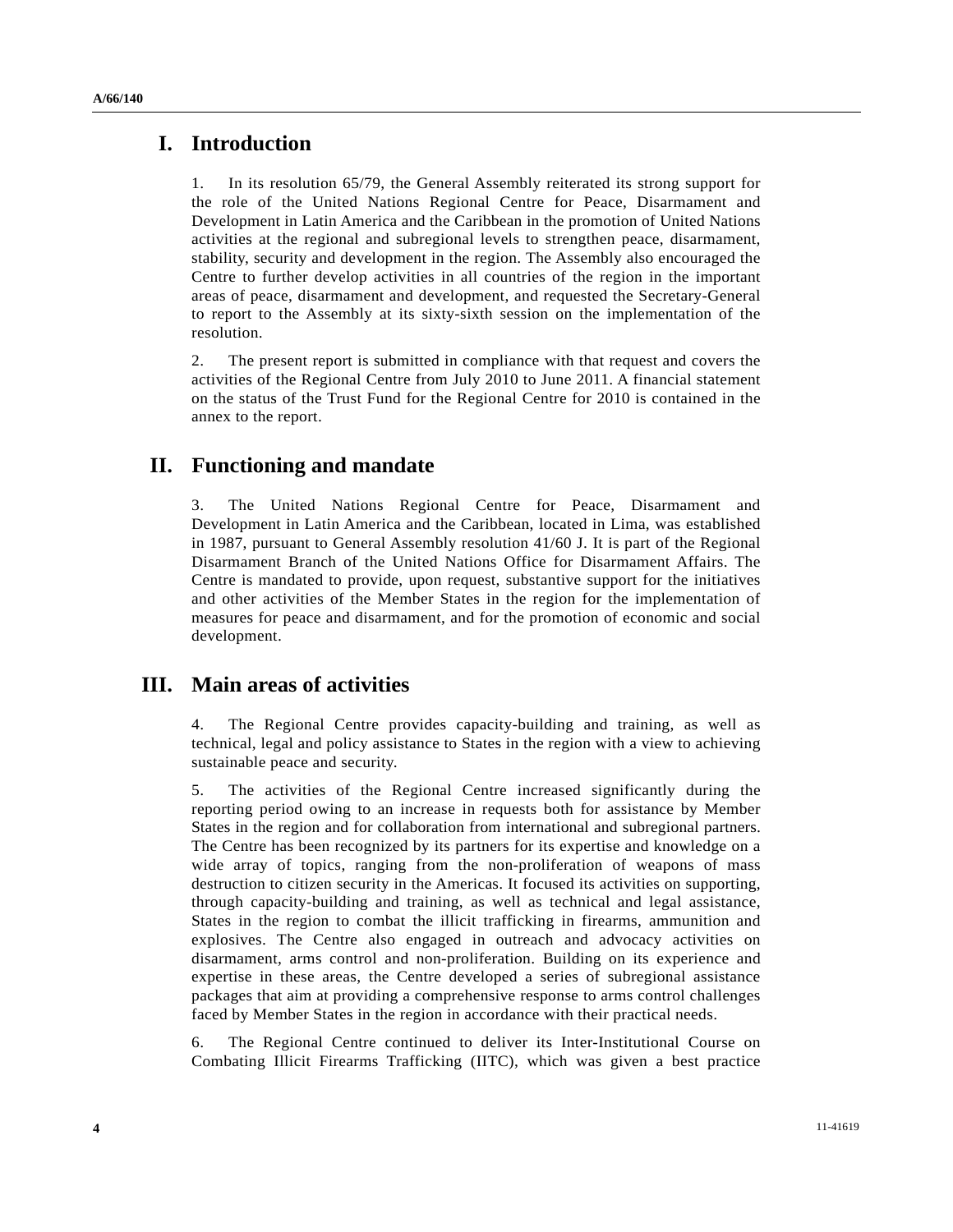award (regional arms control category) at a meeting of the Central American Integration System (SICA).[1](#page-4-0) Additional training modules and technical briefing notes were elaborated regularly by the Centre, adapted to specific needs. For example, the Centre introduced new training modules to update national legislation on firearms and explosives. The modules were developed to train members of the judicial system, including prosecutors and judges.

7. Actions to prevent and reduce armed violence also featured strongly in the programme of the Regional Centre. They were undertaken through outreach and advocacy activities for officials from the security and development sectors in their efforts to improve armed violence reduction policies related to private security and border controls.

8. The Regional Centre provided assistance to Caribbean States to improve stockpile security management and to destroy surplus firearms and ammunition.

9. Following the adoption by the Andean Community of the Andean Plan to Prevent, Combat and Eradicate Illicit Trade in Small Arms and Light Weapons in All its Aspects (Andean Community Decision No. 552), the Regional Centre lent its assistance to States in the subregion in the implementation of the Plan. The Centre provided the Community with legal and technical assistance in comparative legal studies and in the creation of national firearms commissions.

10. The Regional Centre also provided legal support to Central American States by undertaking a comprehensive subregional legislative study.

11. Finally, the Regional Centre engaged in policy dialogues and advocacy efforts with Southern Cone States, with a view to promoting disarmament and non-proliferation activities.

#### **A. Public security**

#### **1. Regional context**

<span id="page-4-0"></span>**\_\_\_\_\_\_\_\_\_\_\_\_\_\_\_\_\_\_** 

12. Illicit firearms contribute to criminal violence and pose a serious challenge to public security in many States in Latin America and the Caribbean. With a little over 10 per cent of the world's population, this region accounts for more than 40 per cent of the world's homicides committed with firearms.[2](#page-4-1) Unlike in other regions of the

<sup>&</sup>lt;sup>1</sup> The 10-day training course includes field simulation exercises for armed forces, police, intelligence, judicial and customs officers. It trains participants on technical aspects of firearms and ammunition identification and tracing, and the technical and institutional coordination skills required to prevent and combat illicit trafficking in firearms, ammunition and explosives. The course's practical exercise recreates the whole process from intelligence gathering to the presentation of evidence before a judge. Cross-cutting issues, such as human rights, gender sensitivity and child protection, are mainstreamed into the training. The course also provides an opportunity for law enforcement officials to share individual and national experiences, best practices and lessons learned throughout the region. It helps to improve national interinstitutional coordination and serves as an important capacity-building tool for agencies members of national firearms commissions to better implement national action plans. The course thus contributes to the strengthening of national capacities and the more effective implementation of international and regional small arms control instruments.

<span id="page-4-1"></span><sup>2</sup> Second Meeting of Ministers of Public Security of the Americas, held in Santo Domingo, on 4 and 5 November 2009 (see OAS/Ser.K/XLIX.2).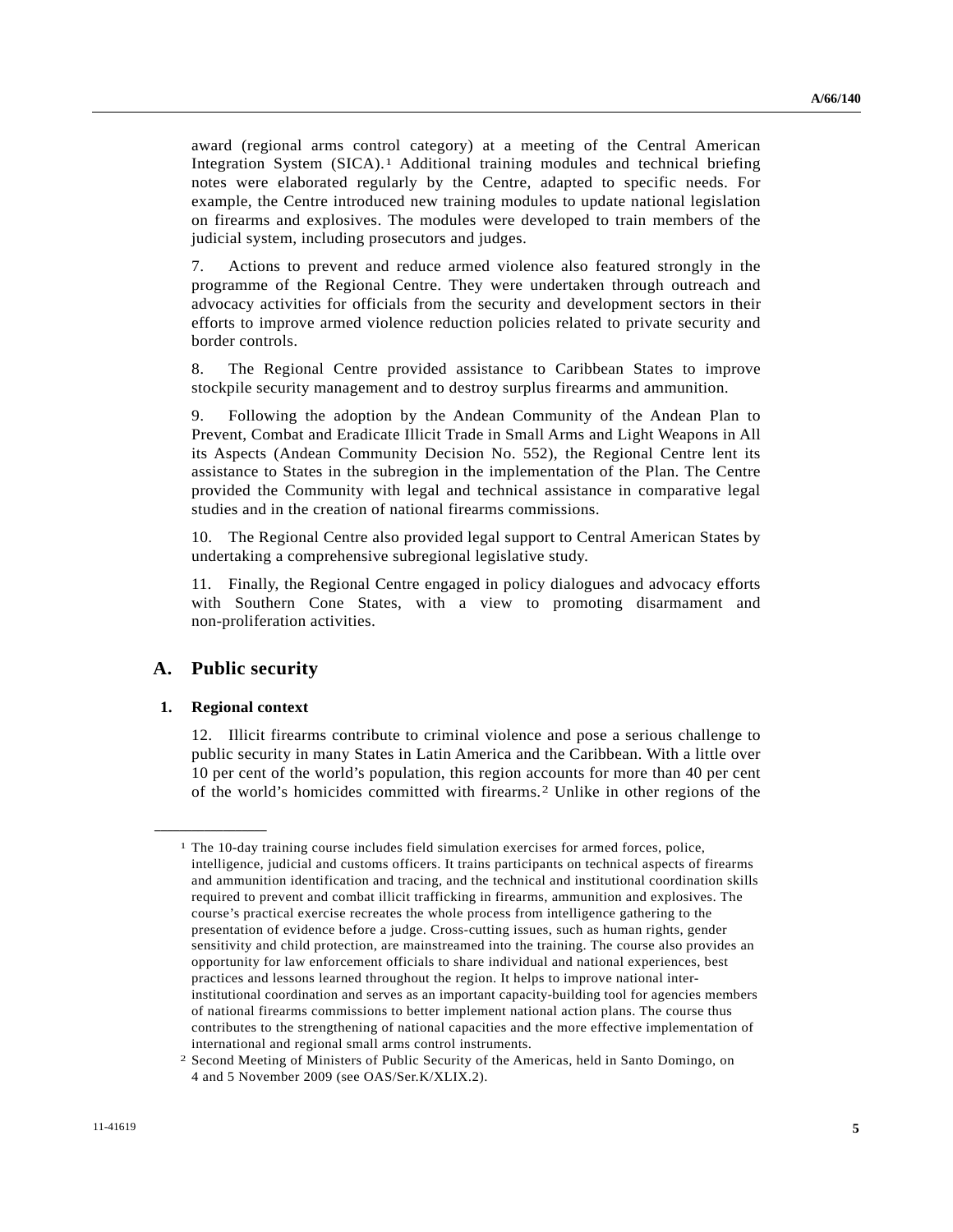world, armed violence in this region often occurs in non-conflict settings. The increasing armed violence in the region represents a major threat to security and has a grave negative impact on socio-economic development.

13. Illicit channels and the black market in firearms and ammunition in the region fuel guerrillas and criminal violence within and across borders. Poorly monitored and porous borders are often exploited by criminal groups and illicit traffickers. The Latin American and Caribbean region has also seen an increase in the outsourcing of security services to private sector operators, such as private security companies. This phenomenon is generating a new demand for weapons and is changing the paradigms of the arms market throughout the region, as well as posing new challenges for firearms control.

14. In responding to these challenges, the States in the region have been at the forefront of efforts to establish appropriate arms control and disarmament instruments to address security-related issues. In this connection, the Regional Centre has stepped up its efforts to assist States to build capacities and foster inter-State coordination to combat illicit firearms. Through its tailored subregional assistance packages, the Centre worked closely with States in undertaking robust national and subregional initiatives to address the challenges posed by illicit trafficking and use of firearms, ammunition and explosives.

#### **2. Caribbean region**

<span id="page-5-0"></span>**\_\_\_\_\_\_\_\_\_\_\_\_\_\_\_\_\_\_** 

#### **(a) Firearms destruction and stockpile management**

15. Firearms-related crime, violence and mortality rates are escalating in the Caribbean region. To address this security challenge, one important aspect is to improve the security of States' firearms and ammunition stockpiles and prevent their diversion into illicit channels. In this connection, many of the Caribbean States have placed the safe and secure management of weapons stockpiles at the forefront of their national security agenda.

16. In this regard, and in response to a request from Caribbean States for assistance, the Regional Centre developed and implemented the Firearms Destruction and Stockpile Management Assistance Package for Caribbean States (Antigua and Barbuda, Bahamas, Belize, Dominican Republic, Grenada, Jamaica, Saint Lucia, Saint Vincent and the Grenadines, and Trinidad and Tobago). The project was carried out with financial support from the United States of America.

17. In implementing the project, the Regional Centre organized Best Practice Workshops for the Caribbean States to review international standards for the secure stockpiling of weapons and their destruction, and to identify their respective national needs. Following the workshops, the Centre conducted six assessment missions (Antigua and Barbuda, Bahamas, Belize, Dominican Republic, Saint Lucia and Trinidad and Tobago)<sup>[3](#page-5-0)</sup> in collaboration with the national authorities to gauge participating States' abilities and the availability of the requisite national legal frameworks and technical capacities to undertake firearms destruction and stockpile management programmes.

<sup>3</sup> During the previous reporting period (June 2009-July 2010), three assessment missions were carried out, in Grenada, Jamaica and Saint Vincent and the Grenadines.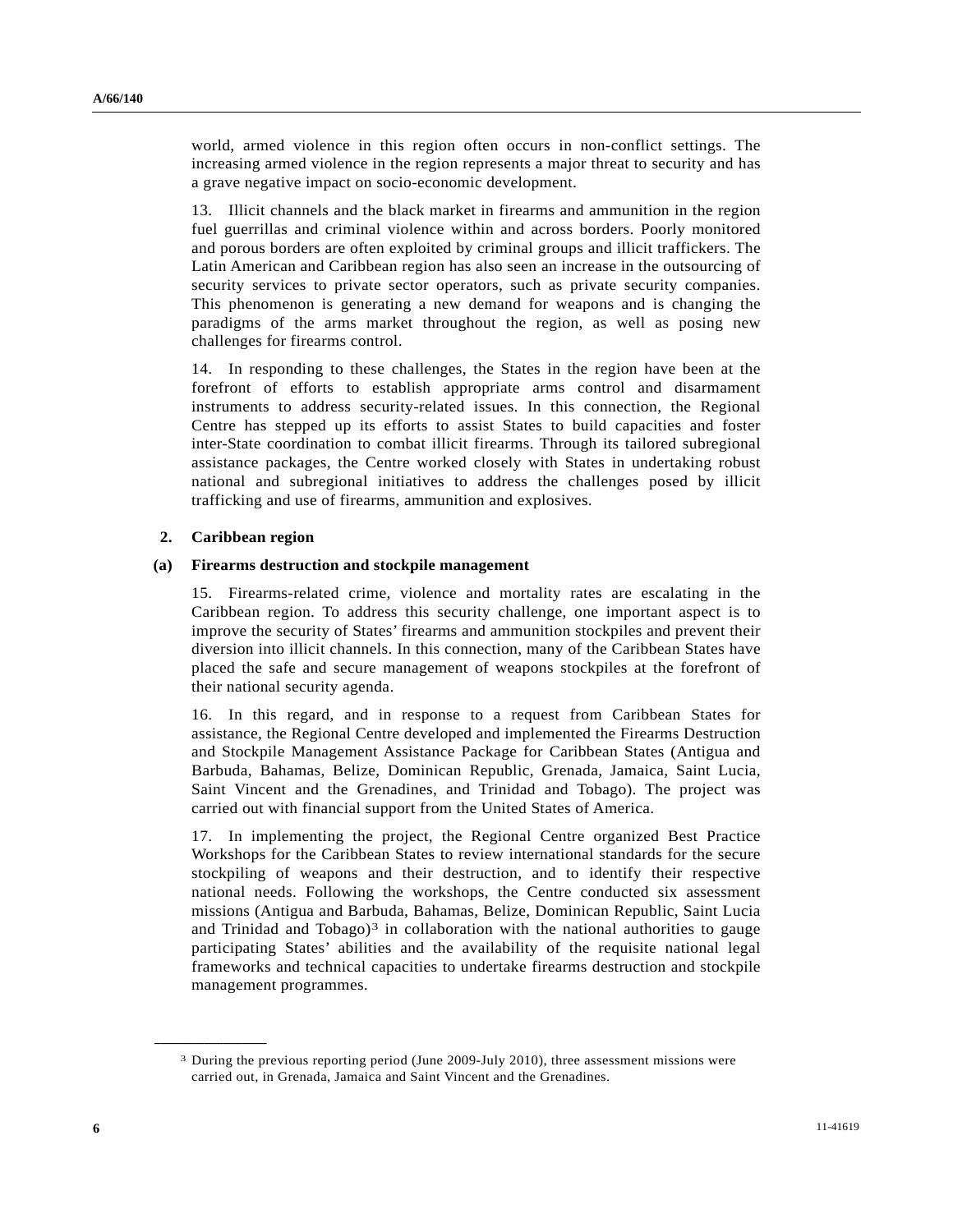18. The findings of the assessment missions fed into the national action plans of the recipient States, adopted at the United Nations Caribbean Regional Workshop on Firearms Destruction and Stockpile Management, held in Port of Spain on 8 and 9 December 2010. These plans outlined both short-term and long-term strategies for capacity-building and updating national firearms legislation. They included concrete steps to secure the 35 firearms stockpile facilities and destroy the 50,000 firearms and 35,000 tons of ammunition identified in those recipient States.

19. The national action plans also included recommendations calling upon States to accelerate their adherence to international disarmament instruments. In this context, Saint Vincent and the Grenadines ratified the United Nations Firearms Protocol and acceded to the Convention on Certain Conventional Weapons and the Cluster Munitions Convention in late 2010.

20. Under the project, the Caribbean States pledged to forgo the previous practice of deep-sea dumping for weapons disposal. They also created a knowledge community of experts and designated national focal points to coordinate the implementation of the national action plans and to engage in dialogue and cooperation at the subregional level.

21. In phase II of the project, the Regional Centre will provide assistance to the nine Caribbean States in implementing their national action plans, including capacity-building and the provision of legal, policy and technical support. During that phase, the participation of three additional Caribbean States is envisaged.

#### **(b) Armed violence reduction and prevention**

22. Regarding armed violence prevention, the Regional Centre carried out activities in Jamaica that contributed to the Armed Violence Prevention Programme, coordinated by six United Nations agencies (United Nations Development Programme (UNDP), World Health Organization, United Nations Children's Fund, United Nations Office for Disarmament Affairs, United Nations Human Settlements Programme and United Nations Office on Drugs and Crime). The Programme aims to promote effective responses to armed violence through support for the development of an international policy framework founded on a clear understanding of the causes, nature and impacts of armed violence, and best practices generated from violence reduction and prevention initiatives. The Jamaican component of the Programme was the result of an inter-agency mission, undertaken from 6 to 11 September 2010, which drafted a proposal for its programming with the Centre as the lead agency for assistance with firearms control.

#### **3. Central American region**

23. Central America is facing an increasingly grave threat of armed violence caused by organized crime and drug trafficking, which is exacerbated by the easy availability of a variety of illicit firearms. The illicit weapons aggravate and sustain political and criminal violence, and as such pose a serious threat to social order, good governance, human security and the rule of law.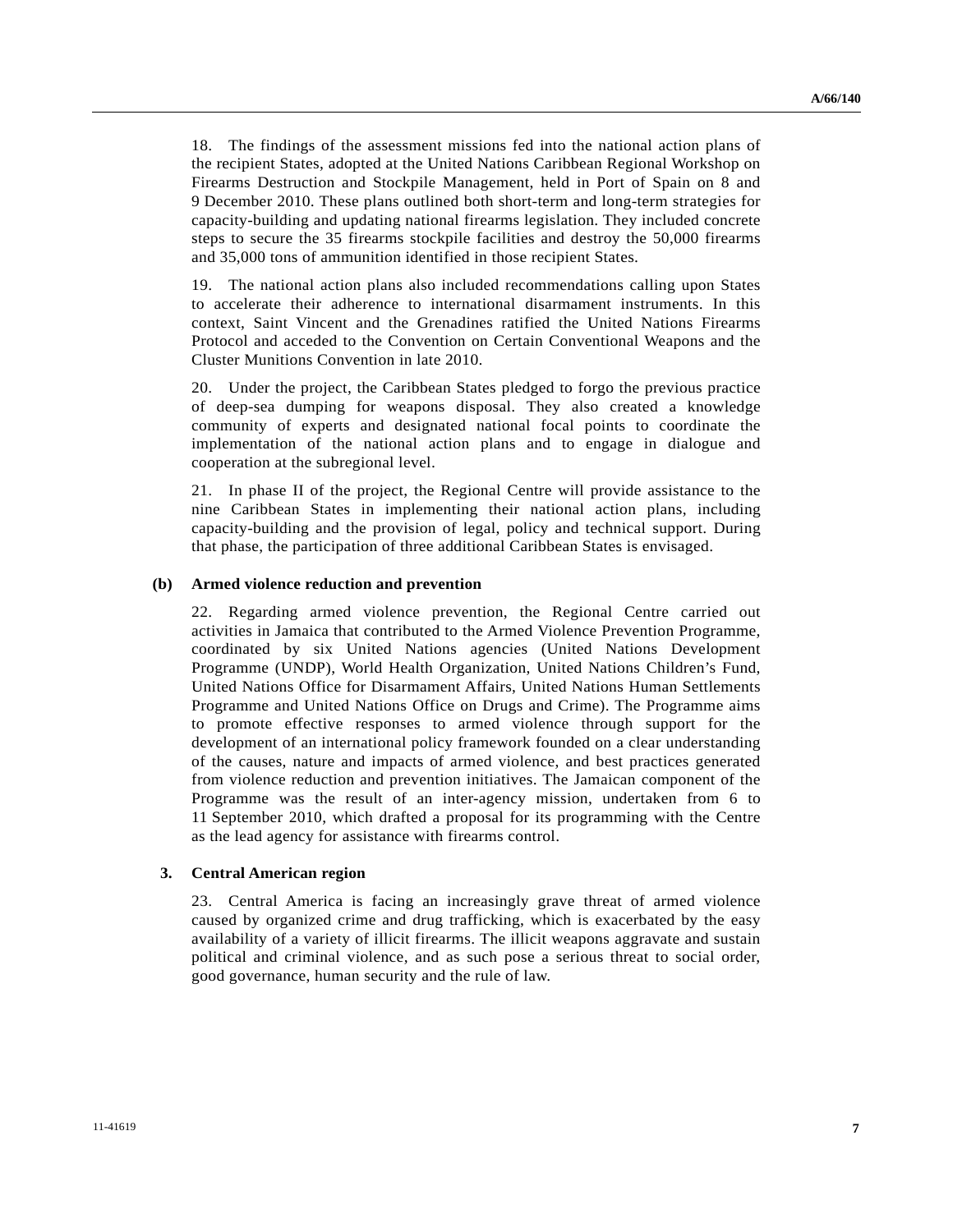#### **(a) Coordination mechanisms**

24. The States members of SICA[4](#page-7-0) have made concerted efforts to establish policies and frameworks aimed at improving subregional coordination in the area of public security, notably through the SICA Framework Treaty on Democratic Security in Central America. The Central American Knowledge Fair, organized by States members of SICA, the Government of Spain and UNDP, brought together practitioners to elaborate a strategy to address the key public security concerns of the subregion, including firearms control. The Regional Centre was appointed as technical adviser to the Arms Control Group under the strategy. In this capacity, the Centre recommended priority issues for the SICA Democratic Security Agenda, which defines the specific actions to be taken in order to implement the Framework Treaty on Democratic Security.

25. During the reporting period, with financial support from the Governments of Spain and Sweden, the Regional Centre organized two national IITC courses in Central America, which benefited some 120 law enforcement and judicial officers (police, intelligence, customs, public prosecutors and judicial investigators) who participated in the training sessions, held in Panama City from 19 to 30 July 2010 and in Guatemala City from 16 to 27 May 2011. The courses enhanced the participants' knowledge and understanding of the various aspects of combating illicit firearms, including inter-agency coordination, tracing and investigating illicit weapons, prosecuting illicit traffickers, as well as implementing international and regional instruments related to firearms and small arms and light weapons.

#### **(b) Legal frameworks on firearms**

26. In keeping with the priorities of the SICA Democratic Security Agenda and at the request of the Organization of American States (OAS), the Regional Centre carried out six legal comparative studies on the level of compatibility of national firearms legislation with obligations under the Inter-American Convention Against the Illicit Manufacturing of and Trafficking in Firearms, Ammunition, Explosives and Other Related Materials. The comparative studies identified lapses in some national legislation and the prerequisites for more robust legal frameworks and a harmonized regional legislative approach.

27. In July 2010 the Regional Centre provided, upon request, legal comments on the draft amendment to the firearms legislation of Panama and in December 2010 it provided legal comments on the draft firearms legislation of the Dominican Republic. The views identified gaps between the provisions in those draft legislative texts and the obligations under the global and regional firearms-related instruments. Furthermore, the Centre provided recommendations to render the draft legislation consistent with global and regional legal instruments.

#### **(c) Firearms controls and management**

<span id="page-7-0"></span>**\_\_\_\_\_\_\_\_\_\_\_\_\_\_\_\_\_\_** 

28. At the request of the National Small Arms and Armed Violence Prevention Commission of Guatemala, the Regional Centre provided advice on firearms definitions, classification and international standards for firearms and small arms ammunition stockpile management. The Centre, at the request of OAS, provided

<sup>4</sup> Belize, Costa Rica, El Salvador, Guatemala, Honduras, Nicaragua and Panama. The Dominican Republic is an observer.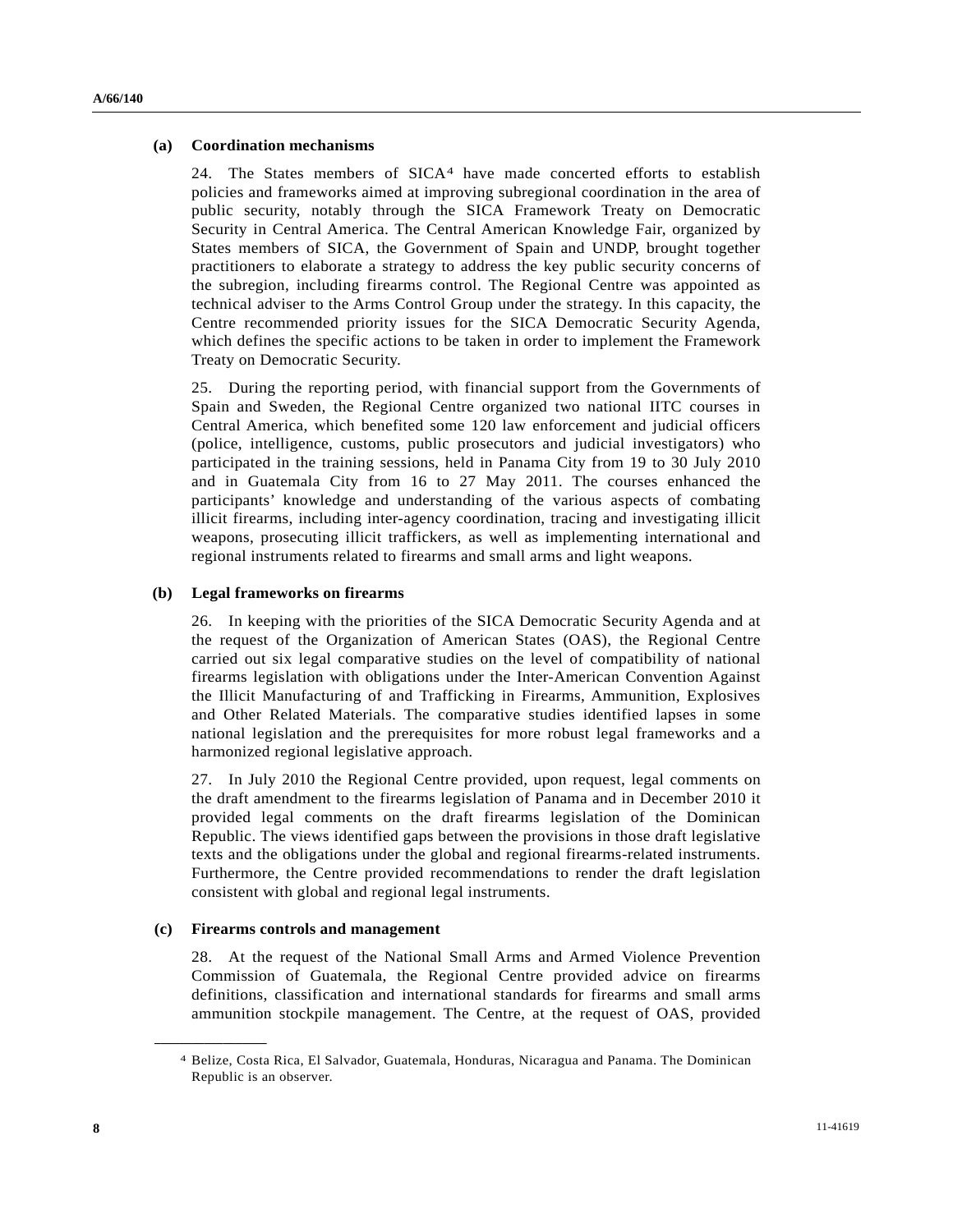lessons learned in weapons collection programmes to Central American States, Mexico and Colombia during an OAS Workshop on Firearms Destruction and Stockpile Management, held in Guatemala City from 26 to 28 January 2011.

#### **(d) Armed violence reduction and prevention**

29. With regard to the nexus between armed violence and development, it is important to build bridges between the development and the security sectors in order to design programmes that address armed violence in a holistic manner. At a seminar on armed violence reduction and prevention, held in La Antigua, Guatemala, from 16 to 18 November 2010, participants from Central American States, the United Nations and civil society organizations shared experiences and best practices in preventing and reducing armed violence.[5](#page-8-0) The seminar afforded an opportunity to strengthen cooperation among States, international organizations, specialized agencies and civil society organizations. At the meeting, the Regional Centre presented the results of its research on armed violence in schools in the region. The research was subsequently further developed and resulted in the formulation of a cross-regional project proposal aimed at preventing and reducing firearms proliferation in schools in Africa, Asia and the Pacific, and in Latin America and the Caribbean. This outcome demonstrates the value and importance of coordination and the application of a synergistic approach among the three United Nations Regional Centres for Peace and Disarmament.

#### **(e) Private security**

<span id="page-8-1"></span><span id="page-8-0"></span>**\_\_\_\_\_\_\_\_\_\_\_\_\_\_\_\_\_\_** 

30. The Regional Centre developed a private security and rule of law toolkit focusing on firearms stockpile management guidelines and legal frameworks. It will convene a regional expert group meeting to review the toolkit with experts from national regulatory authorities, international and regional organizations, United Nations agencies and civil society.

31. The Regional Centre, in cooperation with the Friedrich-Ebert Stiftung and the Open Society Institute, provided technical assistance to States in addressing the issue of the privatization of security. The Centre highlighted the obligation of private security companies to manage the safety and security of their small arms and light weapons stockpiles.

#### **(f) Cooperation and security dialogue**

32. The Regional Centre cooperated with the Arias Foundation for Peace and Human Progress in assisting States in the region to address firearms trafficking and transfers. In a series of four regional seminars, $6$  the Centre provided technical guidance to policymakers from Latin American States to support national and subregional disarmament and arms control measures, and carried out a review of the progress made in the implementation of international and regional instruments regarding small arms, light weapons and instruments regarding firearms.

<sup>5</sup> Colombia, Costa Rica, Dominican Republic, El Salvador, Guatemala, Honduras, Mexico, Nicaragua and Panama participated in the seminar.

<sup>6</sup> Mexico City (30 June-2 July 2010); Quito (29 September-1 October 2010); Asunción (4 and 5 October 2010); and Lima (13 and 14 December 2010).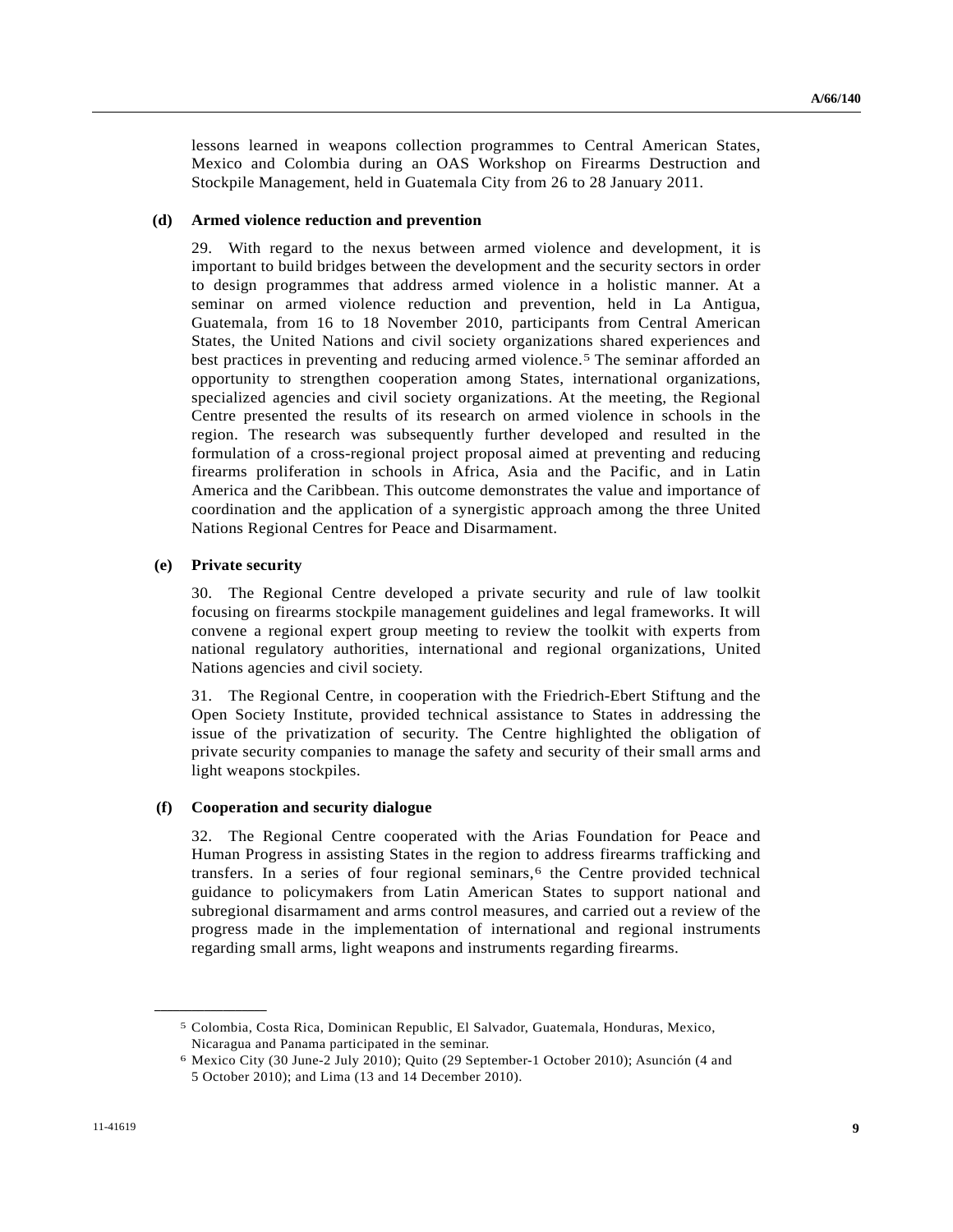33. The Regional Centre, in cooperation with other United Nations entities, provided technical assistance to the Government of Panama on various issues ranging from citizen security and human rights to armed violence targeting businessmen. This activity, held in Panama City on 23 July 2010 and 19 February 2011, is part of an ongoing dialogue on citizen security issues which aims to build the capacity of national and municipal governmental officials on issues related to public policy management for citizen security in the country's capital. Centre staff were also invited to participate as trainers in recurrent training courses on public policy management for citizen security aimed to build the capacity of Panamanian Government officials.

#### **4. Andean region**

34. The illicit trafficking of firearms and increasing armed violence pose serious threats to the emerging democracies of the Andean subregion, undermining human security and socio-economic development. Armed violence is linked to other security concerns, such as social unrest caused by political instability and drug trafficking. Hundreds of thousands of illicit firearms are currently in circulation throughout the subregion. The surge in armed violence reignited the debate about "gun control" in some South American States, with anti-gun supporters pressing for national referendums on banning the sale of firearms to civilians.

35. Many national and subregional initiatives were developed to address this threat, including the establishment of national firearms commissions and campaigns to tighten national legislation on firearms. In order to assist States in their efforts, the United Nations and other stakeholders can help build capacities and foster coordination within and among States so as to bolster their ability to effectively address this multifaceted threat to their social and public security.

36. In this connection, the Regional Centre developed a multi-year Firearms Policy and Technical Assistance Package for the Andean Region aimed at enhancing public security through firearms control and crime prevention. The project received financial support from the Government of Canada.

#### **(a) Law enforcement training to control firearms**

37. The Regional Centre conducted IITC training courses in all four Andean countries within a four-month period.[7](#page-9-0) A total of 240 officers from national law enforcement and judicial institutions, including 54 women, participated in the training.

38. The IITC course addresses proper documentation and evidence collection in tracing and investigating illicit trafficking in firearms so as to prevent impunity in arms trafficking cases. The courses held in Peru and Colombia had a significant impact, since both were conducted for provincial law enforcement and judicial officials from areas with weak law enforcement capabilities. By applying the techniques and procedures acquired during the IITC course developed by the Regional Centre, a number of Peruvian law enforcement participants were able to effectively use the techniques learned. For example, they successfully seized a large

<span id="page-9-0"></span>**\_\_\_\_\_\_\_\_\_\_\_\_\_\_\_\_\_\_** 

<sup>7</sup> Quito (31 January 2010-11 February 2011); Tumbes, Peru (7-18 March 2011); Pereira, Colombia (7-18 March 2011); and La Paz (4-15 April 2011).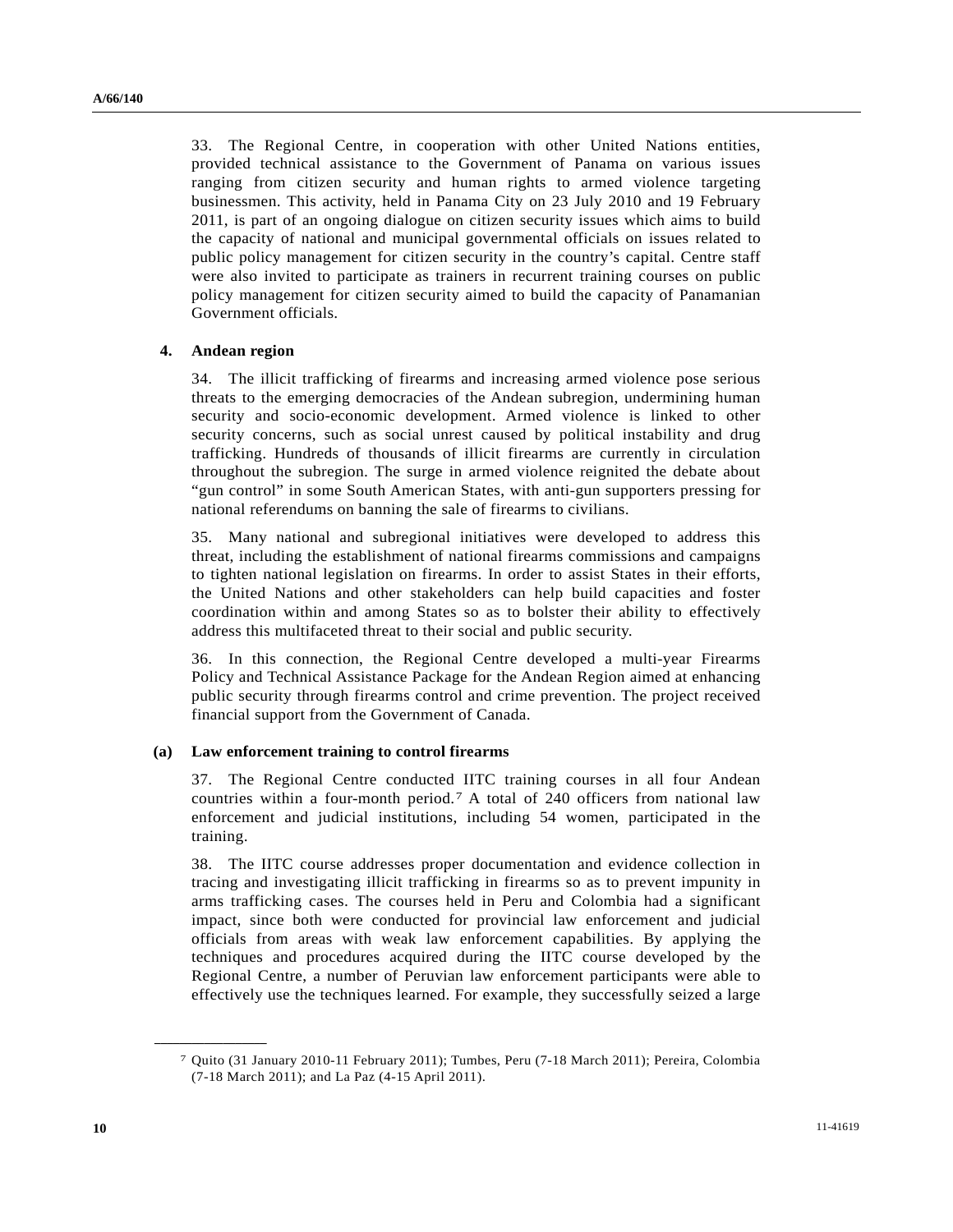quantity of ammunition illegally smuggled across the border and the perpetrators were prosecuted.

39. Strengthening border controls is critical in combating illicit trafficking in firearms. This is particularly true given the complex and transnational nature of such trafficking throughout the subregion. In this regard, the Regional Centre organized binational or trinational training sessions in order to enhance coordination and cooperation among States in the subregion with a view to achieving effectiveness and synergy in law enforcement operations against cross-border trafficking.

#### **(b) Gender mainstreaming**

40. Recognizing that the engagement of women is a critical component in ensuring peace and security, as highlighted by the Security Council in its resolution 1325 (2000), the Regional Centre conducted its first IITC course specifically for women working in the area of firearms control in the Andean region. The course, held in Lima from 22 November to 3 December 2010, brought together 37 female officers<sup>[8](#page-10-0)</sup> and was designed to increase their knowledge of and proficiency in a variety of aspects related to firearms control, and to foster multisectoral cooperation, thus strengthening national capacities for the effective implementation of international and regional instruments on firearms control. This women-specific training course coincided with the tenth anniversary of Council resolution 1325 (2000) and the adoption by the General Assembly of its resolution 65/69, entitled "Women, disarmament, non-proliferation and arms control", in which the Assembly recognizes the "valuable contribution of women to practical disarmament measures carried out at the local, national, regional and subregional levels in the prevention and reduction of armed violence and armed conflict, and in promoting disarmament, non-proliferation and arms control".

41. With the Regional Centre's efforts, women's participation in the IITC courses increased by 30 per cent as compared to the previous reporting period. This is in line with efforts to implement the Gender Mainstreaming Action Plan of the United Nations Office for Disarmament Affairs, and Security Council resolution 1325 (2000).

#### **(c) Legal frameworks on firearms**

<span id="page-10-0"></span>**\_\_\_\_\_\_\_\_\_\_\_\_\_\_\_\_\_\_** 

42. The Regional Centre provided legal and policy assistance to the four Andean States in their implementation of international and subregional instruments regarding small arms, light weapons and firearms control. It carried out legal comparative studies on the provisions in their respective national legislation and those in relevant international regional instruments so as to align them and render them consistent. The Centre also organized a national seminar for policymakers on international and regional firearms instruments in Quito on 4 February 2011. The seminar brought together officials and policymakers from the various national sectors responsible for firearms control to discuss how to ensure that the firearms law which is under development would address all the principal obligations under the relevant international and regional instruments. The Centre also organized a

<sup>8</sup> Participants included representatives from law enforcement institutions, the judiciary and public prosecutor's offices of the Plurinational State of Bolivia, Colombia, Ecuador and Peru, together with observers from the Dominican Republic, El Salvador and Guatemala, including three civil society representatives.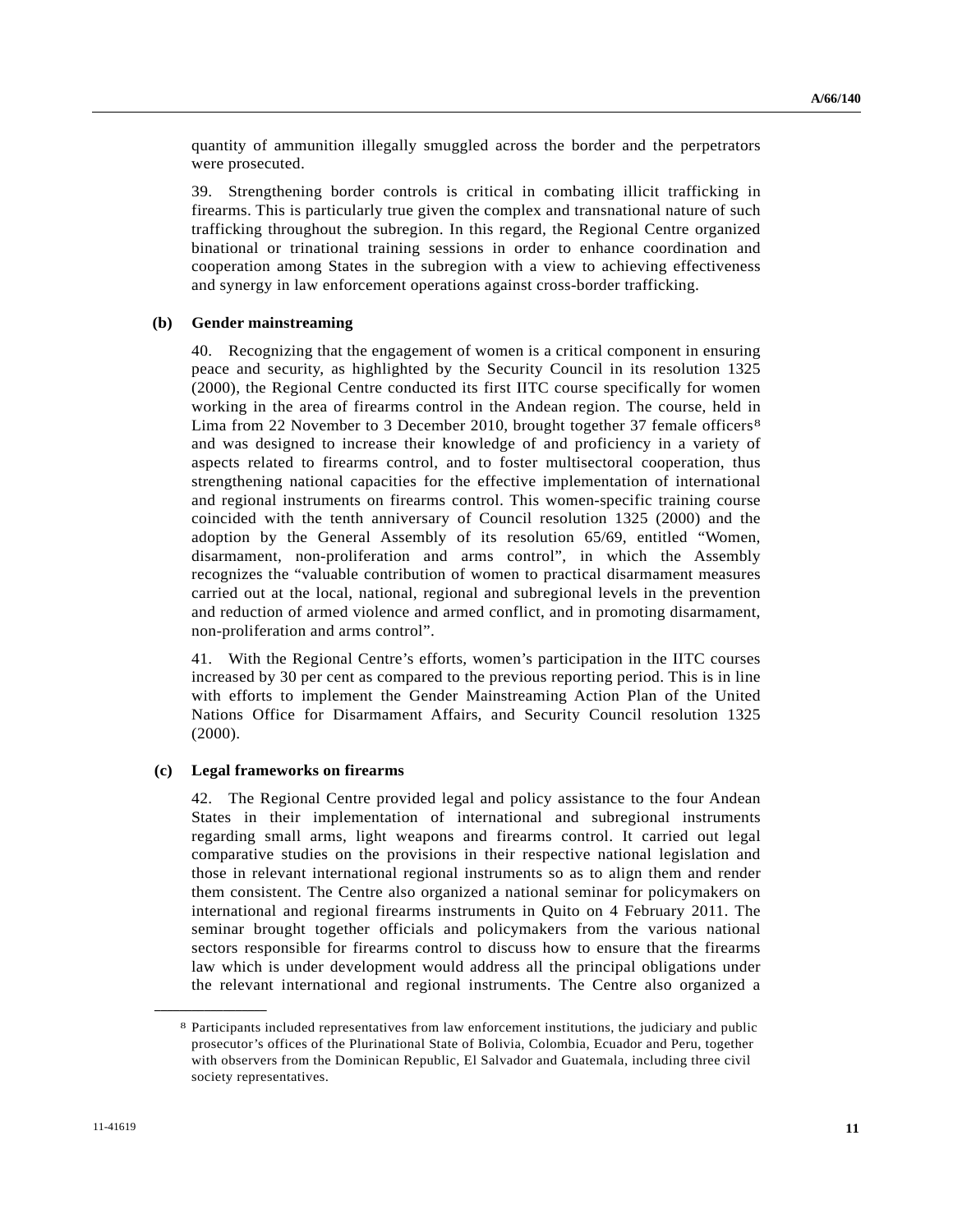subregional seminar in La Paz on 11 and 12 April 2011 to review progress achieved in implementing the legally binding Andean Plan to Prevent, Combat and Eradicate Illicit Trade in Small Arms and Light Weapons in All its Aspects (Andean Community Decision No. 552). At the seminar, the Centre presented the subregional legal comparative studies for the Plurinational State of Bolivia, Colombia, Ecuador and Peru.

43. The Regional Centre, in order to provide support for the implementation of the Colombian National Action Plan on Firearms Control, organized a seminar in Bogotá on 24 and 25 February 2011 for judicial personnel in Colombia on the issue of explosives, where 30 judges and prosecutors participated in reviewing national legislation on explosives.

44. The Regional Centre, in cooperation with the United Nations Office on Drugs and Crime, the Colombian national firearms commission and the Conflict Analysis Resource Centre, co-organized a seminar to review Colombia's national firearms legislation and its implementation.

#### **(d) National commissions**

45. The Regional Centre supported the creation of national firearms commissions in Ecuador and the Plurinational State of Bolivia through two capacity-building seminars, held, respectively, in Quito on 17 February 2011 and in La Paz on 1 March 2011. The seminar in Quito resulted in the establishment of Ecuador's national firearms, ammunition and explosives commission in April 2011; the seminar in La Paz facilitated the process of establishing a national firearms commission in the country.

#### **5. Southern Cone region**

46. Several Southern Cone States are also confronted with high levels of crime and armed violence, including homicides and robberies. It is estimated that illicit firearms holdings may exceed those of legally registered weapons. There is also a significant firearms and ammunition production capability in the region. Reported cases of illicit firearms trafficking in the Southern Cone involve weapons produced both within and outside the subregion.

47. Southern Cone States have been at the forefront of efforts to prevent and combat illicit trafficking in conventional arms through rigorous national and subregional control frameworks. The Regional Centre promoted the exchange of experience and expertise, as well as a policy dialogue, among States of the region.

#### **(a) Public security dialogue**

48. The Regional Centre was chosen by OAS as its principal implementing partner on firearms issues. In that capacity, at the OAS Meeting of Experts on Public Security, held in Santiago in November 2010, the Centre participated in defining the meeting agenda, shared expertise during the discussions and made a presentation on the impact of firearms on public security.

49. The Regional Centre presented regional perspectives on the challenges posed by illicit firearms trafficking in Southern Cone States during a conference on combating the illicit trafficking in small arms and light weapons in South America,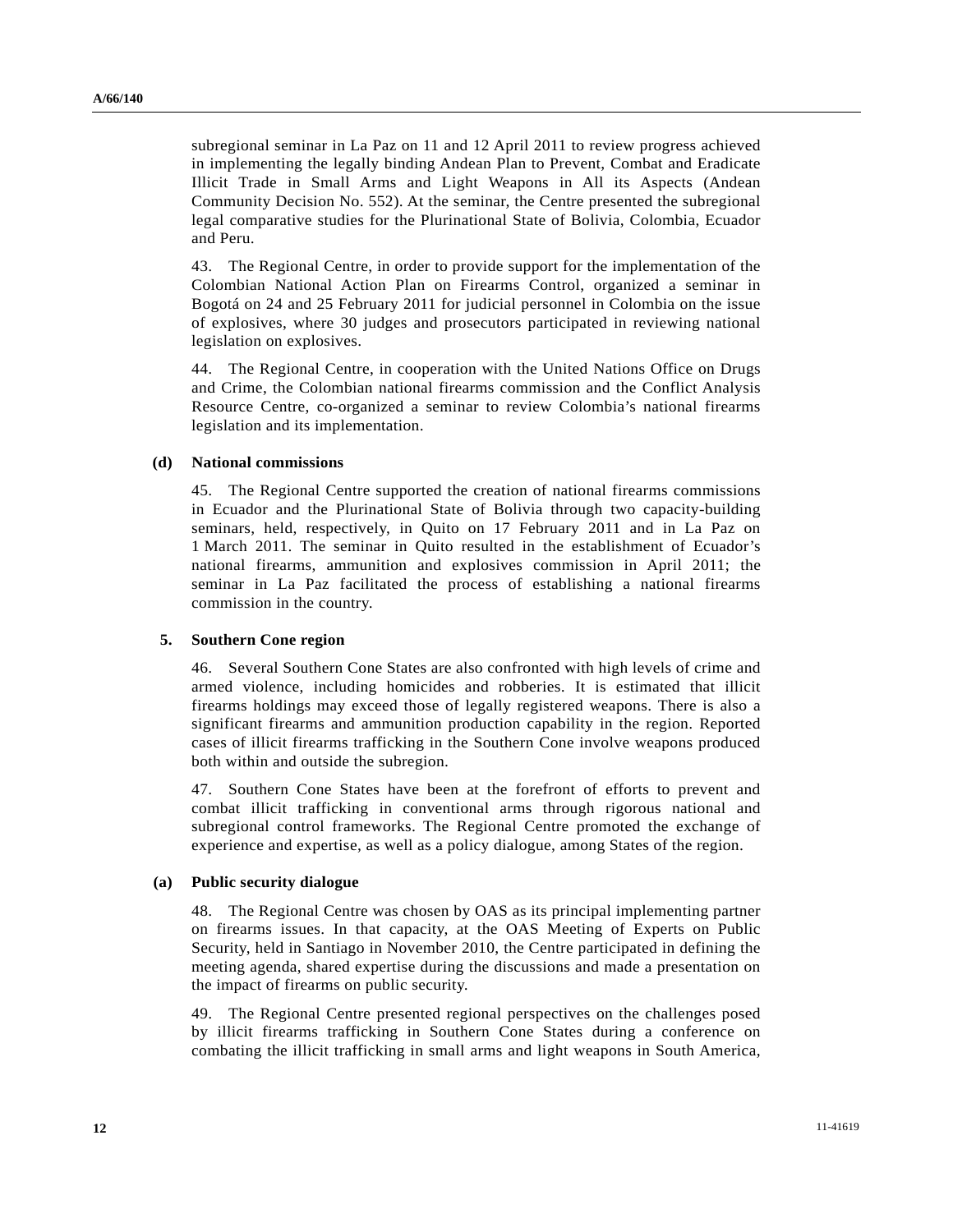organized by the Government of the United States of America in Buenos Aires on 4 August 2010.

#### **(b) Programme of Action on Small Arms and Arms Trade Treaty**

50. The Regional Centre supported the United Nations Institute for Disarmament Research in organizing its Latin American and Caribbean regional seminar on an arms trade treaty, held in Montevideo from 27 to 29 April 2011. The Centre continues to support States in the region, as requested, in the process leading to an arms trade treaty.

51. The Regional Centre has also been active in promoting cross-regional capacity and lessons learned, for more efficient programming and use of expertise in the area of combating illicit firearms trafficking. It promoted the exchange and sharing of best practices and lessons learned with other States among various subregions in Latin America and the Caribbean.

#### **B. Weapons of mass destruction**

52. The Regional Centre actively supported Member States in promoting nuclear disarmament, especially the Secretary-General's five-point proposal on nuclear disarmament. It made a detailed presentation on the proposal at a regional seminar on nuclear disarmament and a nuclear-weapon-free world, co-organized by the Government of Uruguay, the Global Action to Prevent War and the Friedrich-Ebert Stiftung, held in Montevideo on 8 and 9 November 2010.

53. The Regional Centre, in cooperation with the Government of the United States of America, organized a regional workshop on the implementation of Security Council resolution 1540 (2004), which was held in Lima from 9 to 11 November 2010. Government officials and experts from Argentina, Brazil, Costa Rica, Peru, the United Nations Security Council 1540 Committee and such subregional organizations as SICA and the Caribbean Community and Common Market, discussed regional strategies to enhance national capacity to implement the resolution. At the seminar, an interest was expressed that the Centre add a training module to its IITC training course on weapons of mass destruction-related issues, in particular in the context of import/export and border control.

## **IV. Staffing, financing and administration**

### **A. Finances**

<span id="page-12-0"></span>**\_\_\_\_\_\_\_\_\_\_\_\_\_\_\_\_\_\_** 

54. In accordance with General Assembly resolution 41/60 J, the Regional Centre was established on the basis of existing resources and voluntary contributions made by Member States and interested organizations to support its core operations and programme activities. During the reporting period, voluntary contributions to the Trust Fund for the Regional Centre were received in the amount of \$2,541,373.[9](#page-12-0) The Secretary-General wishes to express his gratitude to the Governments of Canada,

<sup>9</sup> Information based on the statement of income and expenditure of the Trust Fund for the Regional Centre for 2010. During the period from 1 January to 30 May 2011, additional voluntary contributions totalling \$334,292.47 were received.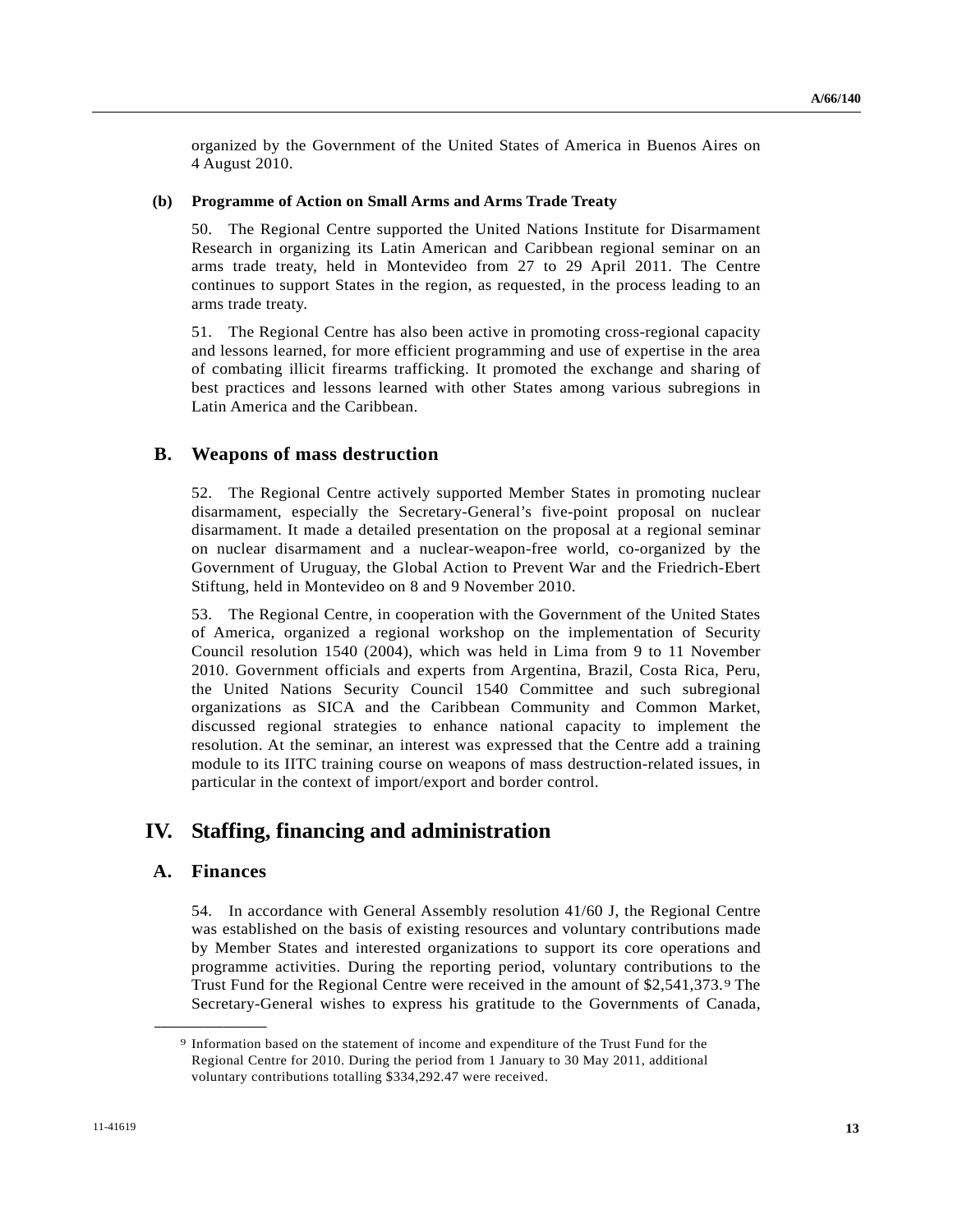Colombia, Guyana, Panama, Peru, Spain, Sweden and the United States of America, as well as to OAS, for their generous financial contributions to the Centre, which are essential for it to carry out all its programmes and activities. Information on the status of the Trust Fund for 2010 is contained in the annex to the present report.

55. The Regional Centre's resource mobilization efforts led to new partnerships with the Governments of Canada and the United States of America. The multi-year projects emanating from these partnerships enabled the Centre to carry out public security assistance programmes and activities in the Andean and Caribbean regions. Increases in requests for assistance by Member States as well as in the cost of living at the Centre's headquarters in Lima have strained its financial resources. In this regard, the Secretary-General wishes to thank Peru, the host country of the Regional Centre, for its annual contribution and calls upon Peru to continue to provide the necessary financial and other support to the Centre in order to offset the rise in its operating costs.

56. The Regional Centre also benefited from close cooperation and joint undertakings with such other key partners in the region as OAS, UNDP, the Central American Small Arms and Light Weapons Control Programme, and the United Nations Office on Drugs and Crime regional and country offices. These partner organizations provided the Centre with in-kind contributions and cost-sharing arrangements which greatly assisted the Centre in implementing its programmes and activities.

57. The Secretary-General wishes to acknowledge the cooperation between OAS and the Regional Centre, and their joint endeavours to address pressing issues in the field of disarmament and non-proliferation in the region, including through concrete joint projects.

### **B. Staffing and administration**

58. During the reporting period, the Regional Centre strengthened its public security programme team by recruiting experts for the Andean and Caribbean regions. It also consolidated its in-house legal expertise by securing additional staff. The addition of project staff and consultants enabled the Centre to respond more effectively to the increasing requests for assistance from Member States in the region and to better serve their needs in the fields of disarmament and security.

59. In order to carry out its mandate effectively, the Regional Centre needs to rely on a stable core team of skilled professional and support staff. In this connection, the Secretary-General would like to thank Member States and other donors for providing their valuable support in strengthening and maintaining the Centre's core staff.

60. The Regional Centre continues to rely solely on voluntary financial contributions to develop and carry out all its programmes in the region. Such contributions are likewise essential for hiring project staff needed to implement projects and activities in response to the requests from Member States.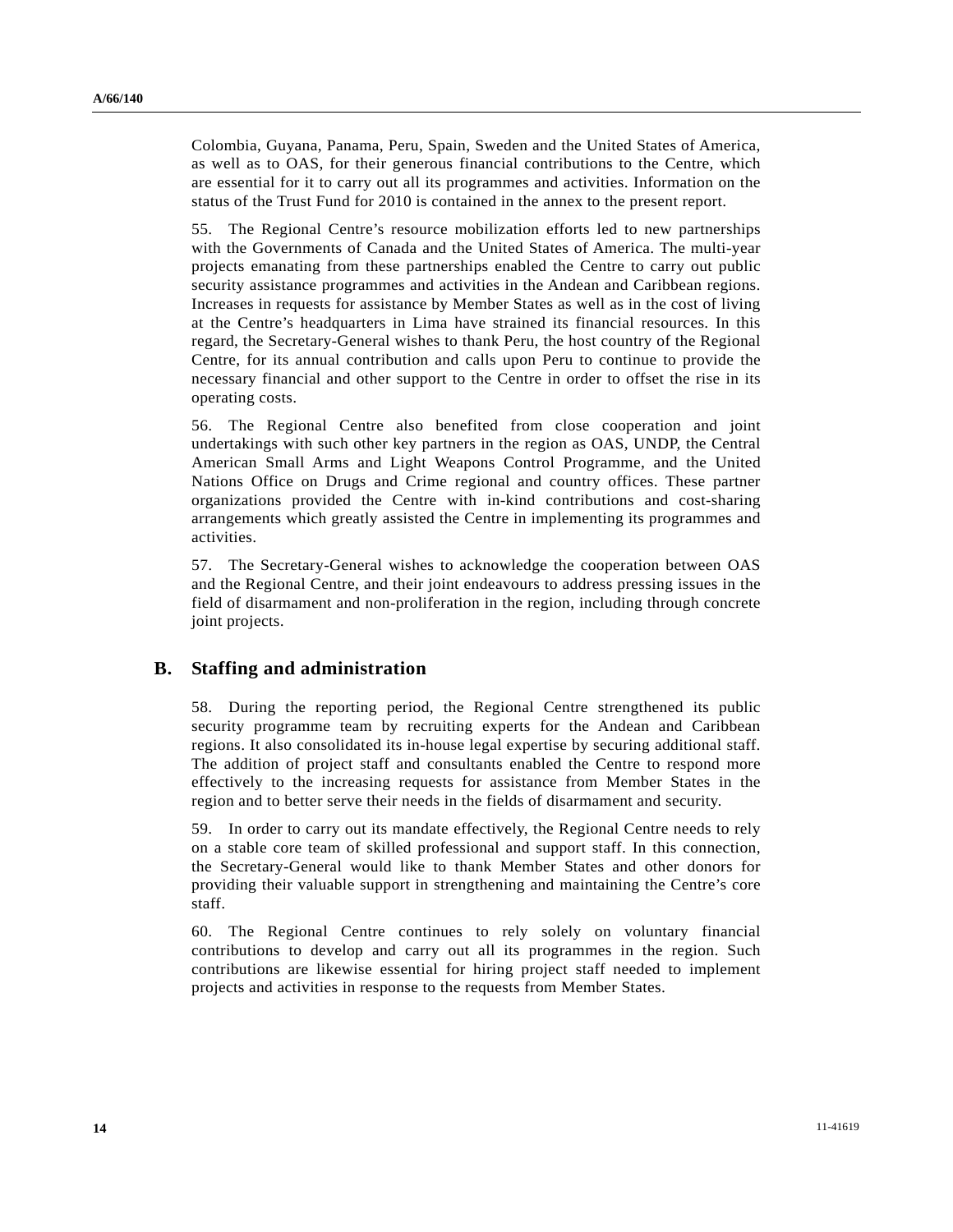## **V. Conclusion**

61. During the reporting period, the Regional Centre undertook more than 40 substantive activities in response to requests from Member States in the region. The significant increase in the number of requests for assistance from Member States demonstrated the relevance of the Centre's work to disarmament and security priorities in the region.

62. The Regional Centre increased its assistance to Member States in combating illicit firearms, which seriously undermine security, stability and socio-economic development in the region. The Centre's assistance programmes included law enforcement capacity-building, technical assistance in stockpile management and border security, and legal and policy support to promote the implementation of global and regional disarmament and non-proliferation instruments.

63. In carrying out its programmes and activities, the Regional Centre forged a solid partnership with Member States, regional and subregional organizations, other United Nations entities and civil society organizations.

64. The Secretary-General reiterates his call upon Member States and other partners in a position to do so, to provide the Regional Centre with the necessary financial and in-kind support to ensure that it can continue to carry out its mandate effectively and serve the needs of Member States in the region.